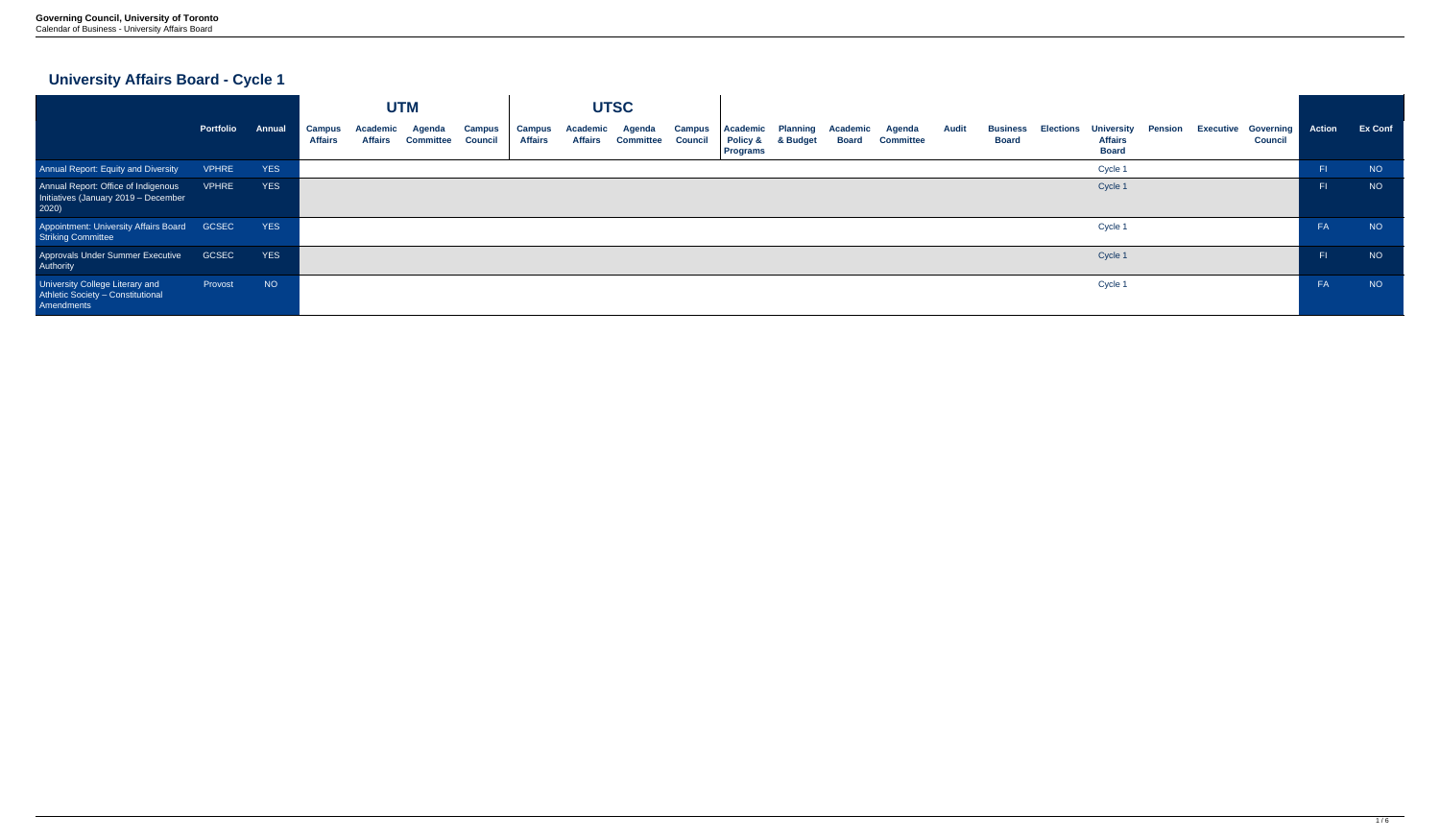|                                                                                       |                  |            |                                 | <b>UTM</b>                        |                            |                                 | <b>UTSC</b>                     |                                   |                            |                                 |                                                           |                             |                                 |                            |              |                                 |                  |                                                     |                |                  |                                           |           |                |
|---------------------------------------------------------------------------------------|------------------|------------|---------------------------------|-----------------------------------|----------------------------|---------------------------------|---------------------------------|-----------------------------------|----------------------------|---------------------------------|-----------------------------------------------------------|-----------------------------|---------------------------------|----------------------------|--------------|---------------------------------|------------------|-----------------------------------------------------|----------------|------------------|-------------------------------------------|-----------|----------------|
|                                                                                       | Portfolio Annual |            | <b>Campus</b><br><b>Affairs</b> | <b>Academic</b><br><b>Affairs</b> | Agenda<br><b>Committee</b> | <b>Campus</b><br><b>Council</b> | <b>Campus</b><br><b>Affairs</b> | <b>Academic</b><br><b>Affairs</b> | Agenda<br><b>Committee</b> | <b>Campus</b><br><b>Council</b> | <b>Academic</b><br><b>Policy &amp;</b><br><b>Programs</b> | <b>Planning</b><br>& Budget | <b>Academic</b><br><b>Board</b> | Agenda<br><b>Committee</b> | <b>Audit</b> | <b>Business</b><br><b>Board</b> | <b>Elections</b> | <b>University</b><br><b>Affairs</b><br><b>Board</b> | <b>Pension</b> | <b>Executive</b> | <b>Governing Action</b><br><b>Council</b> |           | <b>Ex Conf</b> |
| Annual Report: Non-Academic<br><b>Discipline</b>                                      | Provost          | <b>YES</b> |                                 |                                   |                            |                                 |                                 |                                   |                            |                                 |                                                           |                             |                                 |                            |              |                                 |                  | Cycle 2                                             |                |                  |                                           | F1        | <b>NO</b>      |
| Annual Report: Sexual Violence<br>Prevention & Support Centre                         | Provost          | <b>YES</b> |                                 |                                   |                            |                                 |                                 |                                   |                            |                                 |                                                           |                             |                                 |                            |              |                                 |                  | Cycle 2                                             |                |                  |                                           | F1        | <b>NO</b>      |
| Annual Report: University-Mandated<br>Leave of Absence Policy (UMLAP)                 | Provost          | YES        |                                 |                                   |                            |                                 |                                 |                                   |                            |                                 |                                                           |                             |                                 |                            |              |                                 |                  | Cycle 2                                             |                |                  |                                           | $F\Gamma$ | <b>NO</b>      |
| Appointment: Membership of the<br>Service Ancillaries Review Group<br>(UAB)           | <b>GCSEC</b>     | <b>YES</b> |                                 |                                   |                            |                                 |                                 |                                   |                            |                                 |                                                           |                             |                                 |                            |              |                                 |                  | Cycle 2                                             |                |                  |                                           | FA        | <b>NO</b>      |
| Proposed Revisions: Policy on Sexual Provost<br><b>Violence and Sexual Harassment</b> |                  | NO         |                                 |                                   |                            | Cycle 2                         |                                 |                                   |                            | Cycle 2                         |                                                           |                             | Cycle 2                         |                            |              |                                 |                  | Cycle 2                                             |                | Cycle 2          | Cycle 2                                   | FA        | <b>NO</b>      |
| Review of the University-Mandated<br>Leave of Absence Policy (UMLAP) -<br>Overview    | Provost          | NO         |                                 |                                   |                            | Cycle 2                         |                                 |                                   |                            | Cycle 2                         |                                                           |                             | Cycle 2                         |                            |              |                                 |                  | Cycle 2                                             |                | Cycle 2          | Cycle 2                                   | F         | <b>NO</b>      |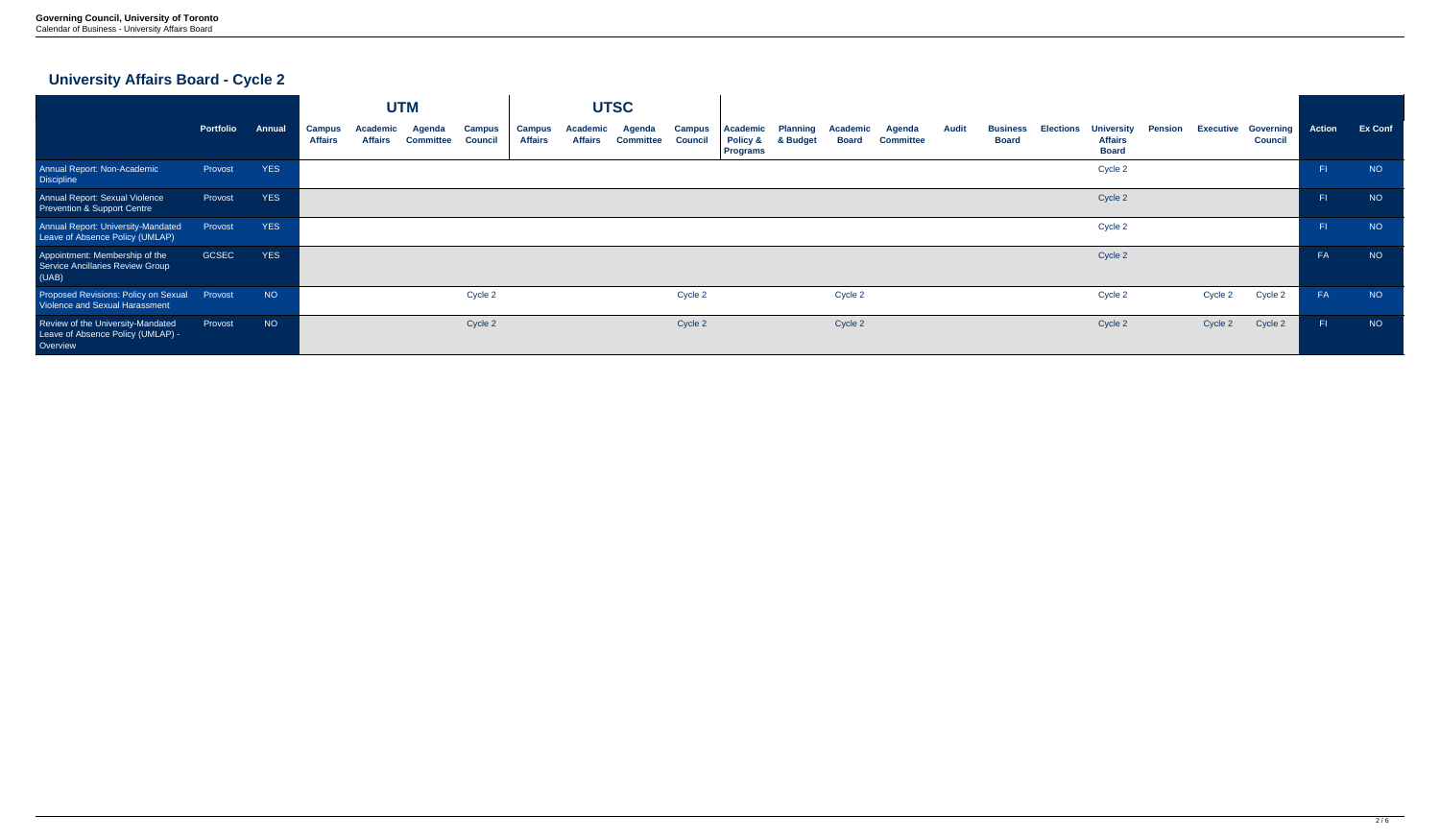|                                                                |                                                         |            |                | <b>UTM</b>                          |         |  | <b>UTSC</b> |                 |  |                                                                                                                                 |              |                                |         |                                                                                           |           |            |
|----------------------------------------------------------------|---------------------------------------------------------|------------|----------------|-------------------------------------|---------|--|-------------|-----------------|--|---------------------------------------------------------------------------------------------------------------------------------|--------------|--------------------------------|---------|-------------------------------------------------------------------------------------------|-----------|------------|
|                                                                | Portfolio Annual Campus Academic Agenda Campus   Campus |            | <b>Affairs</b> | Affairs Committee Council   Affairs |         |  |             | <b>Programs</b> |  | Academic Agenda Campus Academic Planning Academic Agenda Audit<br>Affairs Committee Council   Policy & & Budget Board Committee | <b>Board</b> | <b>Affairs</b><br><b>Board</b> |         | Business Elections University Pension Executive Governing Action ExConf<br><b>Council</b> |           |            |
| <b>Operating Plans: UTM Service</b><br>Ancillaries for 2022-23 | CAOUTM                                                  | <b>YES</b> | Cycle 3        |                                     | Cycle 3 |  |             |                 |  |                                                                                                                                 |              | Cycle 4                        | Cycle 4 |                                                                                           | <b>FC</b> | <b>YES</b> |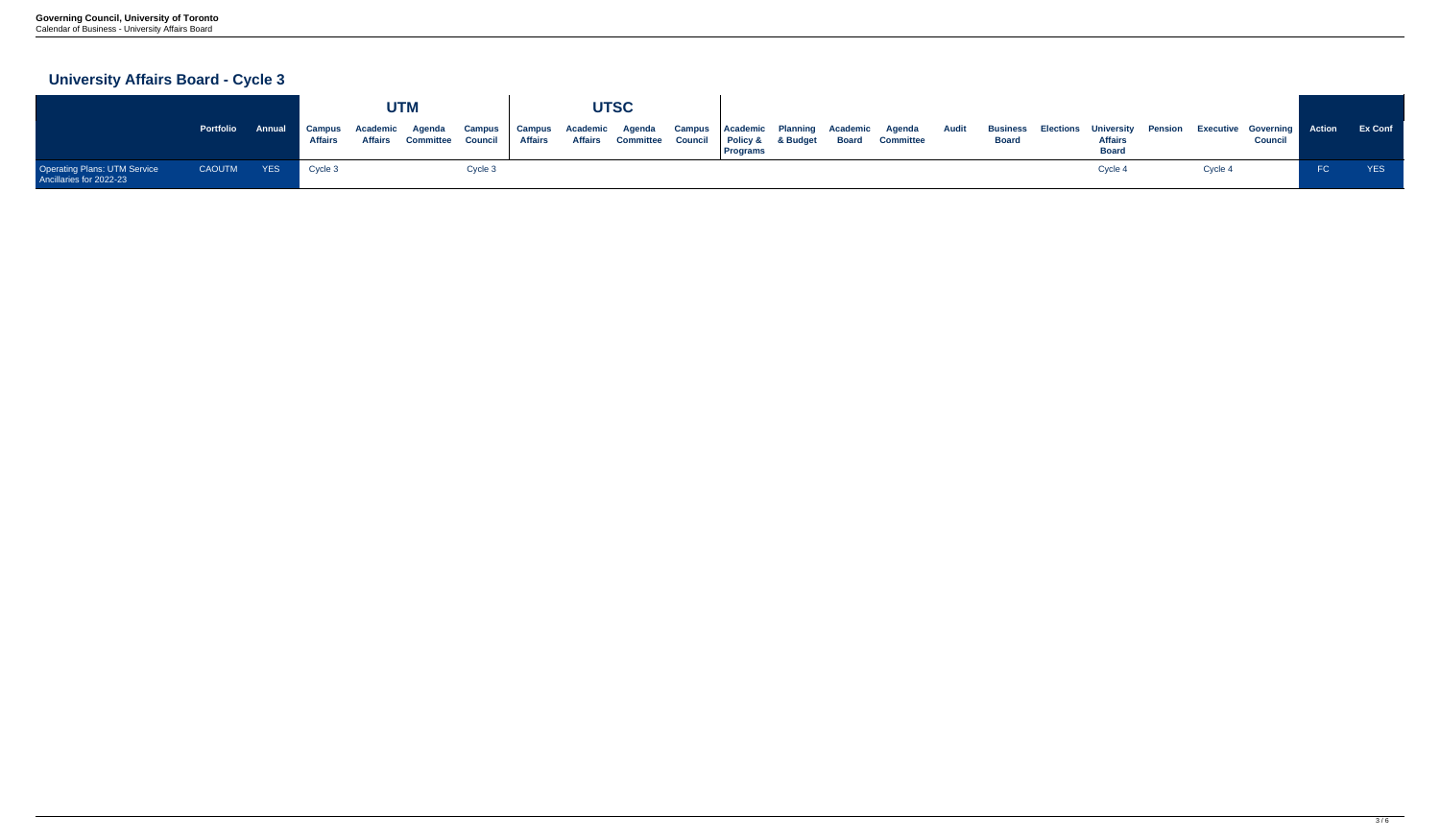|                                                                                                                                          |                  |            |                                 | <b>UTM</b>                 |                                   | <b>UTSC</b>                     |                                 |                                   |                                   |                                 |                                                |                             |                                 |                            |              |                                 |                  |                                                     |                |                  |                                    |               |                |
|------------------------------------------------------------------------------------------------------------------------------------------|------------------|------------|---------------------------------|----------------------------|-----------------------------------|---------------------------------|---------------------------------|-----------------------------------|-----------------------------------|---------------------------------|------------------------------------------------|-----------------------------|---------------------------------|----------------------------|--------------|---------------------------------|------------------|-----------------------------------------------------|----------------|------------------|------------------------------------|---------------|----------------|
|                                                                                                                                          | <b>Portfolio</b> | Annual     | <b>Campus</b><br><b>Affairs</b> | Academic<br><b>Affairs</b> | <b>Agenda</b><br><b>Committee</b> | <b>Campus</b><br><b>Council</b> | <b>Campus</b><br><b>Affairs</b> | <b>Academic</b><br><b>Affairs</b> | <b>Agenda</b><br><b>Committee</b> | <b>Campus</b><br><b>Council</b> | <b>Academic</b><br>Policy &<br><b>Programs</b> | <b>Planning</b><br>& Budget | <b>Academic</b><br><b>Board</b> | Agenda<br><b>Committee</b> | <b>Audit</b> | <b>Business</b><br><b>Board</b> | <b>Elections</b> | <b>University</b><br><b>Affairs</b><br><b>Board</b> | <b>Pension</b> | <b>Executive</b> | <b>Governing</b><br><b>Council</b> | <b>Action</b> | <b>Ex Conf</b> |
| Annual Report: Compulsory Non-<br>Academic Incidental Fees 2020-21                                                                       | Provost          | <b>YES</b> |                                 |                            |                                   |                                 |                                 |                                   |                                   |                                 |                                                |                             |                                 |                            |              |                                 |                  | Cycle 4                                             |                |                  |                                    | F             | NO             |
| Capital Project (Level 3): Report of the VPOREP<br>Project Planning Committee for the<br><b>Harbord Residence</b>                        |                  | NO         |                                 |                            |                                   |                                 |                                 |                                   |                                   |                                 |                                                | Cycle 4                     | Cycle 4                         |                            |              | Cycle 4                         |                  | Cycle 4                                             |                | Cycle 4          | Cycle 4                            | FA            | <b>NO</b>      |
| Compulsory Non-Academic Incidental DSAUTSC<br>Fees - Student Society Fees: UTSC<br><b>Student Society Proposals for Fee</b><br>Increases |                  | <b>YES</b> |                                 |                            |                                   |                                 | Cycle 4                         |                                   |                                   | Cycle 4                         |                                                |                             |                                 |                            |              |                                 |                  | Cycle 5                                             |                | Cycle 4          |                                    | FC.           | <b>YES</b>     |
| <b>Compulsory Non-Academic Incidental</b><br>Fees: UTM Student Societies -<br>Proposals for Fee Increases for<br>2022-23                 | <b>DSAUTM</b>    | <b>YES</b> | Cycle 4                         |                            |                                   | Cycle 4                         |                                 |                                   |                                   |                                 |                                                |                             |                                 |                            |              |                                 |                  | Cycle 5                                             |                | Cycle 4          |                                    | FC            | <b>YES</b>     |
| <b>Operating Plans and Fees: Student</b><br>Affairs and Services - St. George and<br><b>University Wide</b>                              | Provost          | <b>YES</b> |                                 |                            |                                   |                                 |                                 |                                   |                                   |                                 |                                                |                             |                                 |                            |              |                                 |                  | Cycle 4                                             |                |                  |                                    | FA            | NO             |
| <b>Operating Plans and Fees: UTM</b><br><b>Student Affairs and Services for</b><br>2022-23                                               | <b>DSAUTM</b>    | <b>YES</b> | Cycle 4                         |                            |                                   | Cycle 4                         |                                 |                                   |                                   |                                 |                                                |                             |                                 |                            |              |                                 |                  | Cycle 4                                             |                | Cycle 4          |                                    | FC            | <b>YES</b>     |
| <b>Operating Plans and Fees: UTSC</b><br>Office of Student Experience and<br>Wellbeing                                                   | <b>DSAUTSC</b>   | <b>YES</b> |                                 |                            |                                   |                                 | Cycle 4                         |                                   |                                   | Cycle 4                         |                                                |                             |                                 |                            |              |                                 |                  | Cycle 4                                             |                | Cycle 4          |                                    | FC            | <b>YES</b>     |
| <b>Operating Plans: St. George Service</b><br>Ancillaries                                                                                | Provost          | <b>YES</b> |                                 |                            |                                   |                                 |                                 |                                   |                                   |                                 |                                                |                             |                                 |                            |              |                                 |                  | Cycle 4                                             |                |                  |                                    | FA            | <b>NO</b>      |
| <b>Operating Plans: UTSC Service</b><br>Ancillaries                                                                                      | <b>CAOUTSC</b>   | <b>YES</b> |                                 |                            |                                   |                                 | Cycle 4                         |                                   |                                   | Cycle 4                         |                                                |                             |                                 |                            |              |                                 |                  | Cycle 4                                             |                | Cycle 4          |                                    | FC.           | <b>YES</b>     |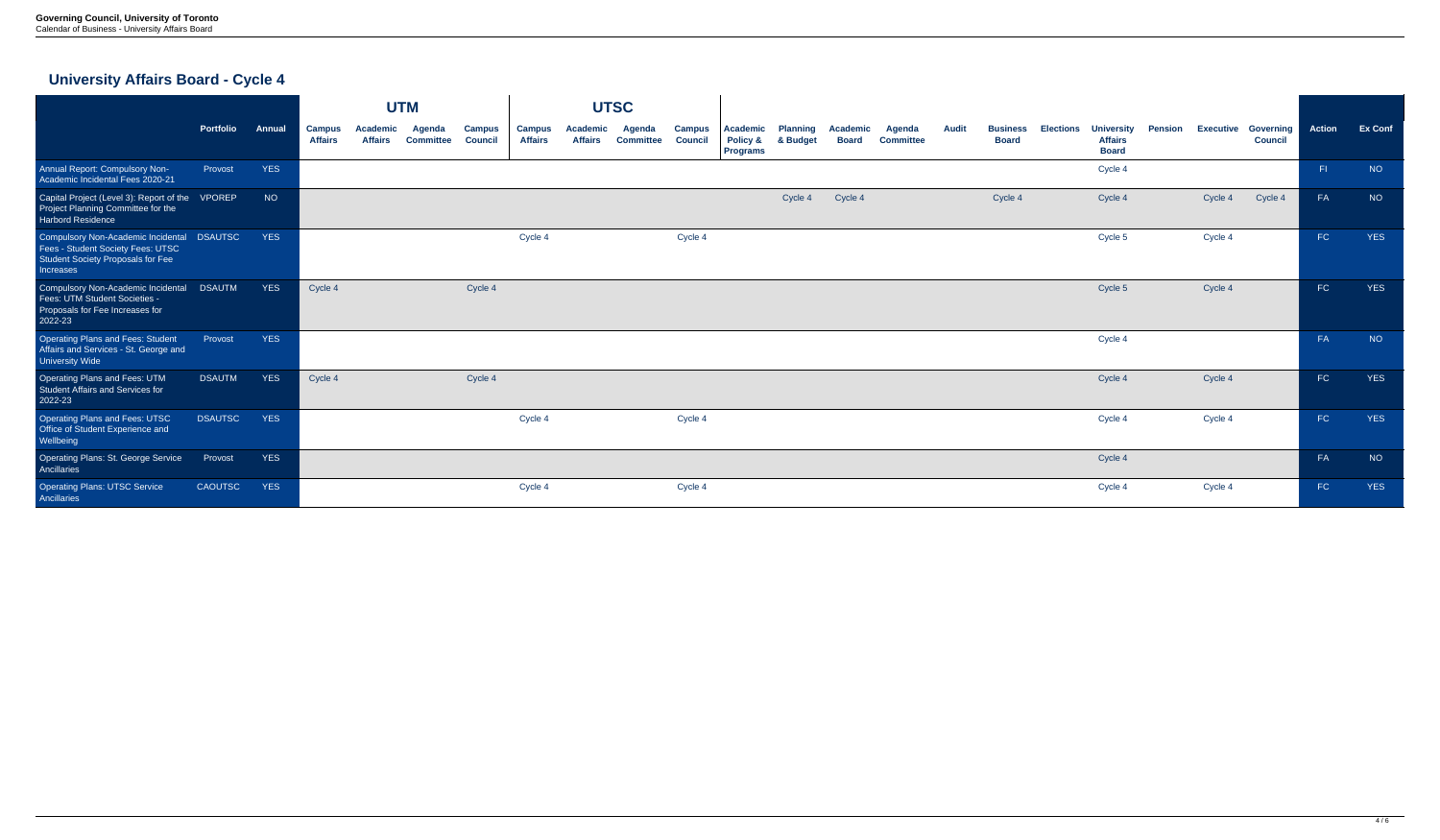|                                                                                                                                                                                                                                    |                  |            | <b>UTM</b>                      |                                   |                            | <b>UTSC</b>                     |                                 |                                   |                            |                                 |                                                           |                             |                                 |                            |              |                                 |                  |                                                     |                |                  |                                           |           |                |
|------------------------------------------------------------------------------------------------------------------------------------------------------------------------------------------------------------------------------------|------------------|------------|---------------------------------|-----------------------------------|----------------------------|---------------------------------|---------------------------------|-----------------------------------|----------------------------|---------------------------------|-----------------------------------------------------------|-----------------------------|---------------------------------|----------------------------|--------------|---------------------------------|------------------|-----------------------------------------------------|----------------|------------------|-------------------------------------------|-----------|----------------|
|                                                                                                                                                                                                                                    | <b>Portfolio</b> | Annual     | <b>Campus</b><br><b>Affairs</b> | <b>Academic</b><br><b>Affairs</b> | Agenda<br><b>Committee</b> | <b>Campus</b><br><b>Council</b> | <b>Campus</b><br><b>Affairs</b> | <b>Academic</b><br><b>Affairs</b> | Agenda<br><b>Committee</b> | <b>Campus</b><br><b>Council</b> | <b>Academic</b><br><b>Policy &amp;</b><br><b>Programs</b> | <b>Planning</b><br>& Budget | <b>Academic</b><br><b>Board</b> | Agenda<br><b>Committee</b> | <b>Audit</b> | <b>Business</b><br><b>Board</b> | <b>Elections</b> | <b>University</b><br><b>Affairs</b><br><b>Board</b> | <b>Pension</b> | <b>Executive</b> | <b>Governing Action</b><br><b>Council</b> |           | <b>Ex Conf</b> |
| Annual Report: Accessibility for<br>Ontarians with Disabilities Act (AODA)<br>$(2021 - 2022)$                                                                                                                                      | <b>VPPSEC</b>    | <b>YES</b> |                                 |                                   |                            |                                 |                                 |                                   |                            |                                 |                                                           | Cycle 5                     |                                 |                            |              |                                 |                  | Cycle 5                                             |                |                  |                                           | $F\Gamma$ | <b>NO</b>      |
| Capital Project (Level 2): Report of the VPOREP<br>Project Planning Committee for the<br>University of Toronto Health and<br>Wellness Centre Renovation and<br><b>Expansion at the Koffler Student</b><br><b>Services Building</b> |                  | NO         |                                 |                                   |                            |                                 |                                 |                                   |                            |                                 |                                                           | Cycle 5                     | Cycle 5                         |                            |              | Cycle 5                         |                  | Cycle 5                                             |                | Cycle 5          |                                           | <b>FC</b> | <b>YES</b>     |
| Student Societies: Report on Financial Provost<br><b>Statements and Internal Auditor's</b><br>Opinion                                                                                                                              |                  | <b>YES</b> |                                 |                                   |                            |                                 |                                 |                                   |                            |                                 |                                                           |                             |                                 |                            |              |                                 |                  | Cycle 5                                             |                |                  |                                           | $F\Gamma$ | <b>NO</b>      |
| <b>Student Societies: Request for Fee</b><br>Increases - St. George                                                                                                                                                                | Provost          | <b>YES</b> |                                 |                                   |                            |                                 |                                 |                                   |                            |                                 |                                                           |                             |                                 |                            |              |                                 |                  | Cycle 5                                             |                |                  |                                           | FA        | <b>NO</b>      |